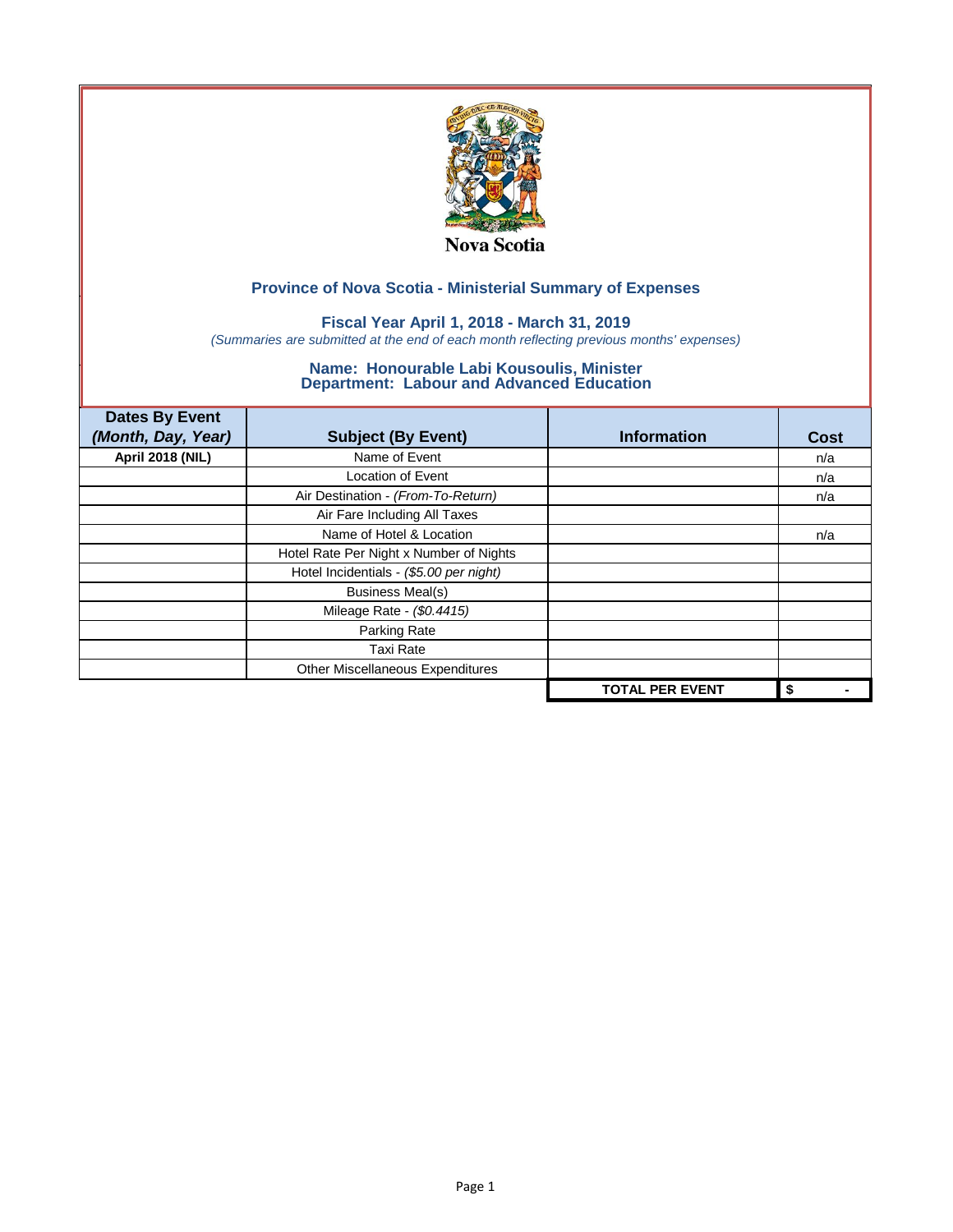

### **Fiscal Year April 1, 2018 - March 31, 2019**

*(Summaries are submitted at the end of each month reflecting previous months' expenses)*

| <b>Dates By Event</b> |                                         |                                      |              |
|-----------------------|-----------------------------------------|--------------------------------------|--------------|
| (Month, Day, Year)    | <b>Subject (By Event)</b>               | <b>Information</b>                   | <b>Cost</b>  |
| May 1, 2018           | Name of Event                           | Meeting with and tour of Universite  |              |
|                       |                                         | Sainte Anne                          | n/a          |
|                       | <b>Location of Event</b>                | Pointe-de-l'Eglise                   | n/a          |
|                       | Air Destination - (From-To-Return)      |                                      | n/a          |
|                       | Air Fare Including All Taxes            |                                      |              |
|                       | Name of Hotel & Location                |                                      | n/a          |
|                       | Hotel Rate Per Night x Number of Nights |                                      |              |
|                       | Hotel Incidentials - (\$5.00 per night) |                                      |              |
|                       | <b>Business Meal(s)</b>                 | Per diem (1 lunch)                   | \$<br>15.00  |
|                       | Mileage Rate - (\$0.4415)               |                                      |              |
|                       | Parking Rate                            |                                      |              |
|                       | <b>Taxi Rate</b>                        |                                      |              |
|                       | Other Miscellaneous Expenditures        |                                      |              |
|                       |                                         | <b>TOTAL PER EVENT</b>               | \$<br>15.00  |
|                       |                                         |                                      |              |
| <b>Dates By Event</b> |                                         |                                      |              |
| (Month, Day, Year)    | <b>Subject (By Event)</b>               | <b>Information</b>                   | <b>Cost</b>  |
| May 25, 2018          | Name of Event                           | <b>Enhanced Direct Entry Program</b> | n/a          |
|                       | <b>Location of Event</b>                | Wagmatcook                           | n/a          |
|                       | Air Destination - (From-To-Return)      |                                      | n/a          |
|                       | Air Fare Including All Taxes            |                                      |              |
|                       | Name of Hotel & Location                |                                      | n/a          |
|                       | Hotel Rate Per Night x Number of Nights |                                      |              |
|                       | Hotel Incidentials - (\$5.00 per night) |                                      |              |
|                       | <b>Business Meal(s)</b>                 | Per diems (1 lunch, 1 dinner)        | \$<br>35.00  |
|                       | Mileage Rate - (\$0.4415)               | 672 kms                              | \$<br>296.69 |
|                       | Parking Rate                            |                                      |              |
|                       | <b>Taxi Rate</b>                        |                                      |              |
|                       | Other Miscellaneous Expenditures        |                                      |              |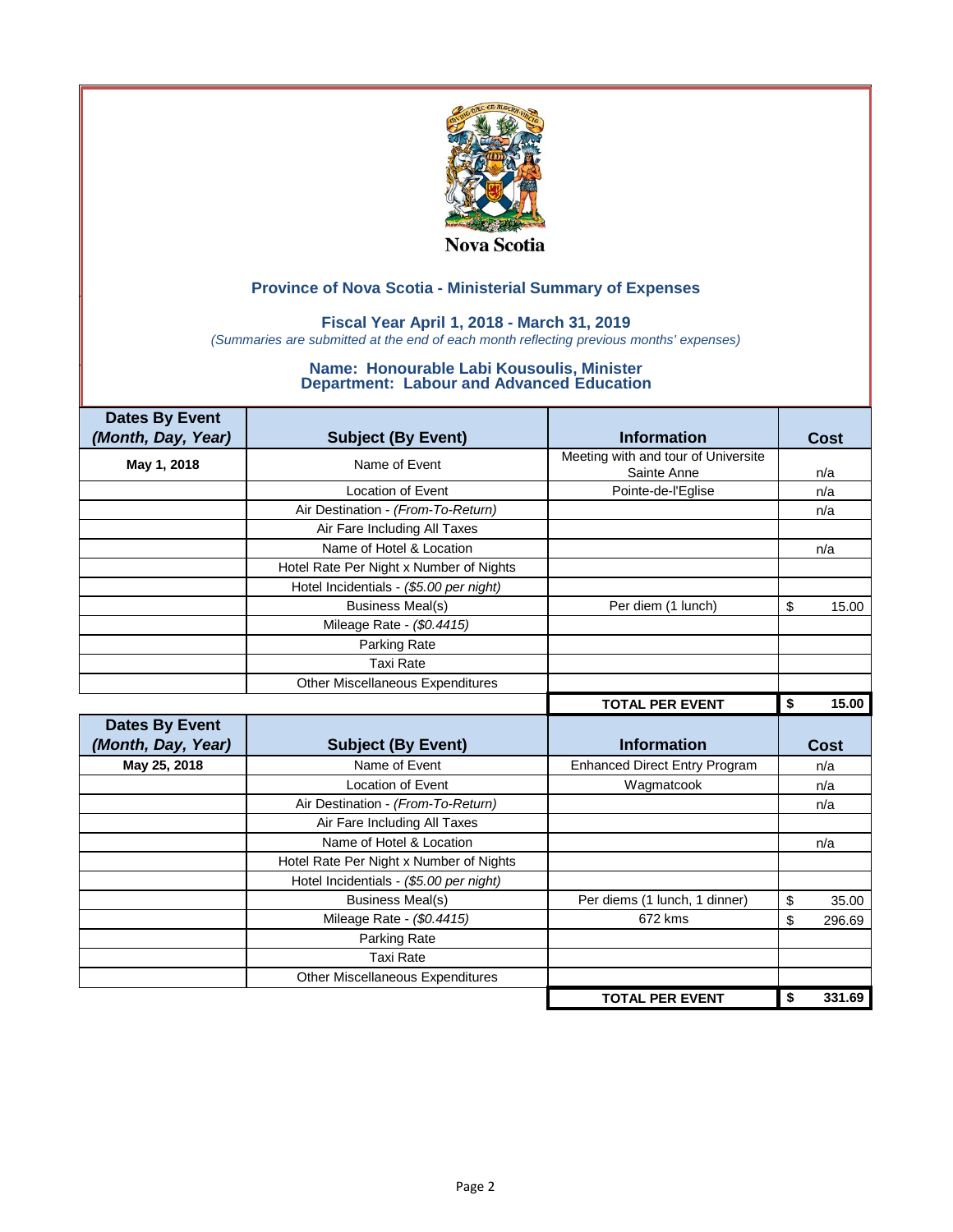

## **Fiscal Year April 1, 2018 - March 31, 2019**

*(Summaries are submitted at the end of each month reflecting previous months' expenses)*

| <b>Dates By Event</b><br>(Month, Day, Year) | <b>Subject (By Event)</b>               | <b>Information</b>                        | Cost       |
|---------------------------------------------|-----------------------------------------|-------------------------------------------|------------|
| <b>June 1-30</b>                            | Name of Event                           | Meetings and events around Nova<br>Scotia | n/a        |
|                                             | Location of Event                       | Dartmouth / Lunenburg                     | n/a        |
|                                             | Air Destination - (From-To-Return)      |                                           | n/a        |
|                                             | Air Fare Including All Taxes            |                                           |            |
|                                             | Name of Hotel & Location                |                                           | n/a        |
|                                             | Hotel Rate Per Night x Number of Nights |                                           |            |
|                                             | Hotel Incidentials - (\$5.00 per night) |                                           |            |
|                                             | <b>Business Meal(s)</b>                 |                                           |            |
|                                             | Mileage Rate - (\$0.4415)               | 216 kms                                   | 95.36<br>S |
|                                             | Parking Rate                            |                                           |            |
|                                             | Taxi Rate                               |                                           |            |
|                                             | Other Miscellaneous Expenditures        | <b>Bridge toll</b>                        | 2.00<br>S  |
|                                             |                                         | <b>TOTAL PER EVENT</b>                    | 97.36      |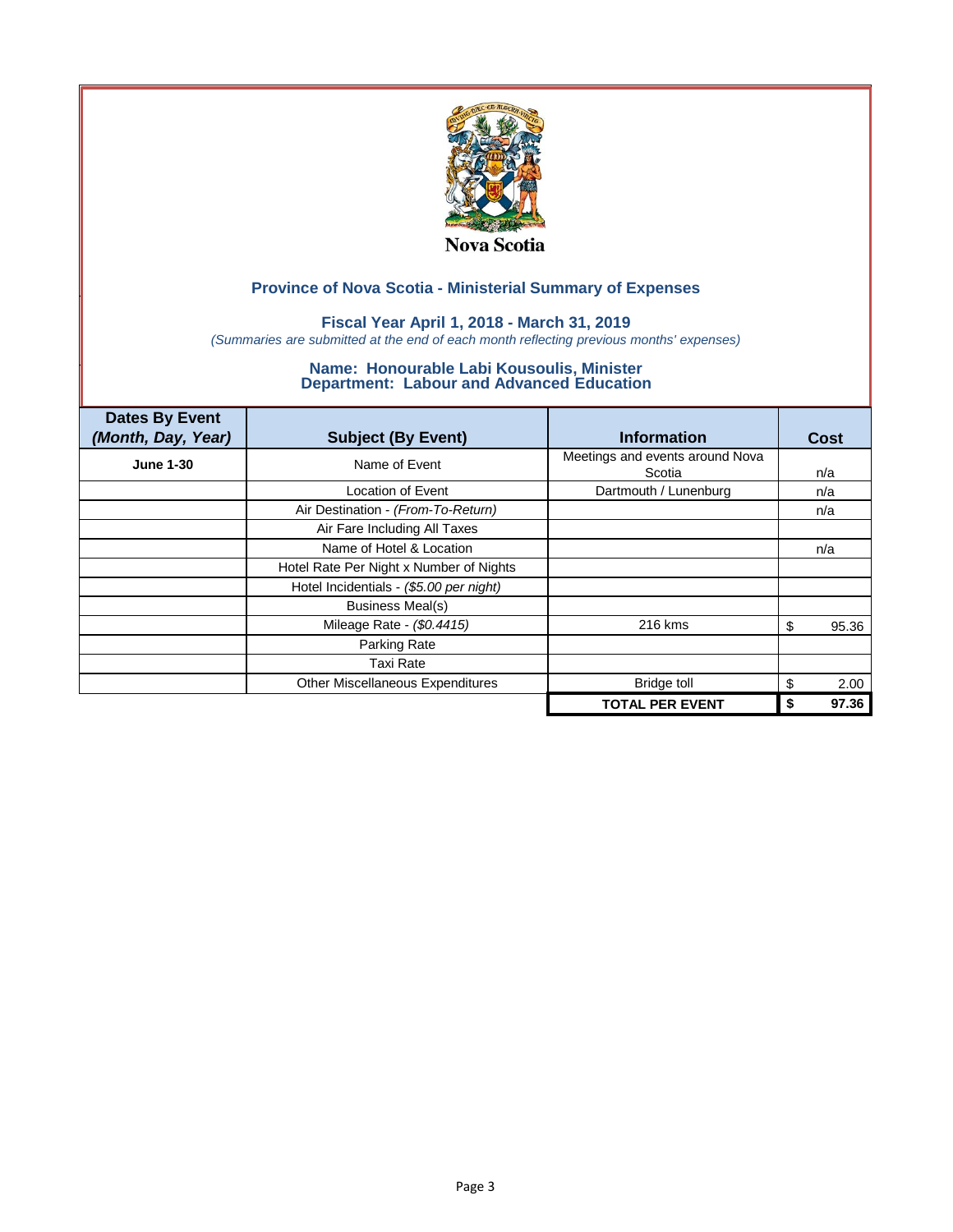

### **Fiscal Year April 1, 2018 - March 31, 2019**

*(Summaries are submitted at the end of each month reflecting previous months' expenses)*

| <b>Dates By Event</b><br>(Month, Day, Year) | <b>Subject (By Event)</b>               | <b>Information</b>                               |    | <b>Cost</b> |
|---------------------------------------------|-----------------------------------------|--------------------------------------------------|----|-------------|
| July 5-6, 2018                              | Name of Event                           | Canadian Ministers of Education<br>Conference    |    | n/a         |
|                                             | Location of Event                       | Vancouver                                        |    | n/a         |
|                                             | Air Destination - (From-To-Return)      | Halifax-Vancouver-Halifax                        |    | n/a         |
|                                             | Air Fare Including All Taxes            |                                                  | \$ | 808.69      |
|                                             | Name of Hotel & Location                | Fairmont, Vancouver                              |    | n/a         |
|                                             | Hotel Rate Per Night x Number of Nights | \$363.08 x 2 nights                              | \$ | 726.16      |
|                                             | Hotel Incidentials - (\$5.00 per night) |                                                  |    |             |
|                                             | <b>Business Meal(s)</b>                 | Per diems (1 breakfast, 3 lunches, 3<br>dinners) | S  | 113.00      |
|                                             | Mileage Rate - (\$0.4415)               | 82 kms                                           | \$ | 36.20       |
|                                             | Parking Rate                            | Halifax airport parking                          | \$ | 88.00       |
|                                             | Taxi Rate                               | Vancouver taxi                                   | \$ | 59.65       |
|                                             | Other Miscellaneous Expenditures        |                                                  |    |             |
|                                             |                                         | <b>TOTAL PER EVENT</b>                           | \$ | 1,831.70    |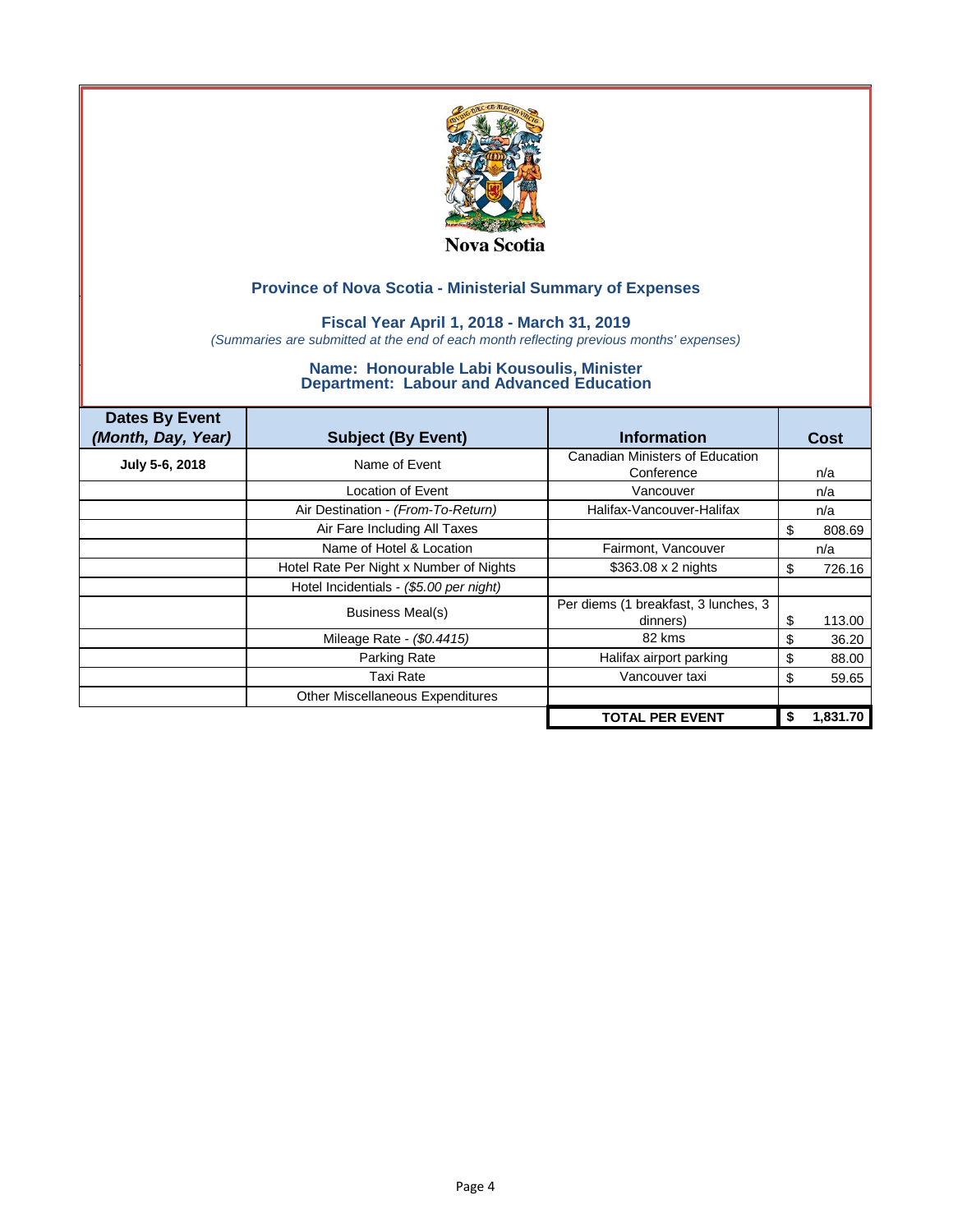

## **Fiscal Year April 1, 2018 - March 31, 2019**

*(Summaries are submitted at the end of each month reflecting previous months' expenses)*

| <b>Dates By Event</b><br>(Month, Day, Year) | <b>Subject (By Event)</b>               | <b>Information</b>     | <b>Cost</b> |
|---------------------------------------------|-----------------------------------------|------------------------|-------------|
| August 2018 (NIL)                           | Name of Event                           |                        | n/a         |
|                                             | Location of Event                       |                        | n/a         |
|                                             | Air Destination - (From-To-Return)      |                        | n/a         |
|                                             | Air Fare Including All Taxes            |                        |             |
|                                             | Name of Hotel & Location                |                        | n/a         |
|                                             | Hotel Rate Per Night x Number of Nights |                        |             |
|                                             | Hotel Incidentials - (\$5.00 per night) |                        |             |
|                                             | <b>Business Meal(s)</b>                 |                        |             |
|                                             | Mileage Rate - (\$0.4415)               |                        |             |
|                                             | Parking Rate                            |                        |             |
|                                             | <b>Taxi Rate</b>                        |                        |             |
|                                             | Other Miscellaneous Expenditures        |                        |             |
|                                             |                                         | <b>TOTAL PER EVENT</b> | \$          |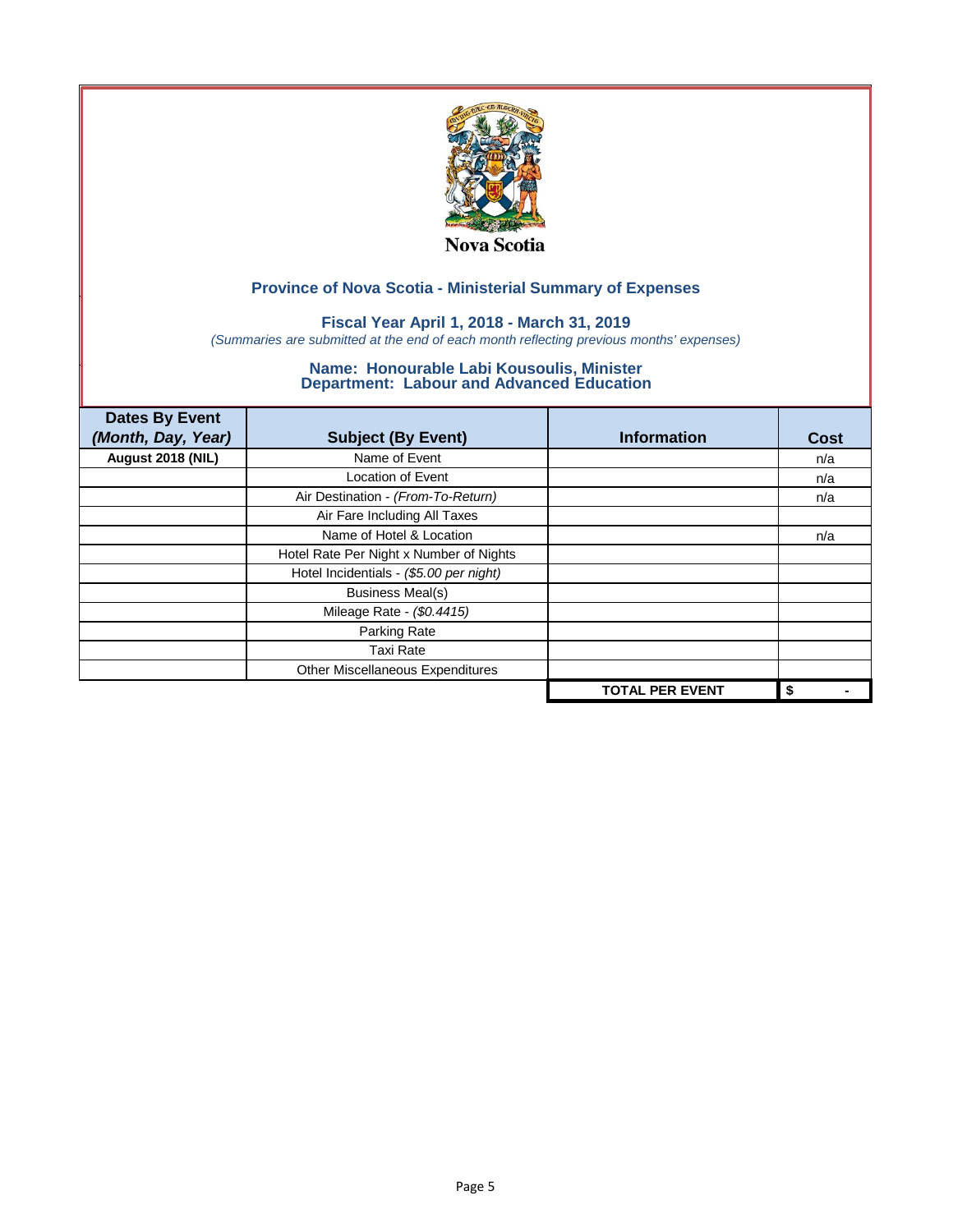

## **Fiscal Year April 1, 2018 - March 31, 2019**

*(Summaries are submitted at the end of each month reflecting previous months' expenses)*

| <b>Dates By Event</b><br>(Month, Day, Year) | <b>Subject (By Event)</b>               | <b>Information</b>     | <b>Cost</b> |
|---------------------------------------------|-----------------------------------------|------------------------|-------------|
| September 2018 (NIL)                        | Name of Event                           |                        | n/a         |
|                                             | <b>Location of Event</b>                |                        | n/a         |
|                                             | Air Destination - (From-To-Return)      |                        | n/a         |
|                                             | Air Fare Including All Taxes            |                        |             |
|                                             | Name of Hotel & Location                |                        | n/a         |
|                                             | Hotel Rate Per Night x Number of Nights |                        |             |
|                                             | Hotel Incidentials - (\$5.00 per night) |                        |             |
|                                             | <b>Business Meal(s)</b>                 |                        |             |
|                                             | Mileage Rate - (\$0.4415)               |                        |             |
|                                             | Parking Rate                            |                        |             |
|                                             | <b>Taxi Rate</b>                        |                        |             |
|                                             | Other Miscellaneous Expenditures        |                        |             |
|                                             |                                         | <b>TOTAL PER EVENT</b> | \$          |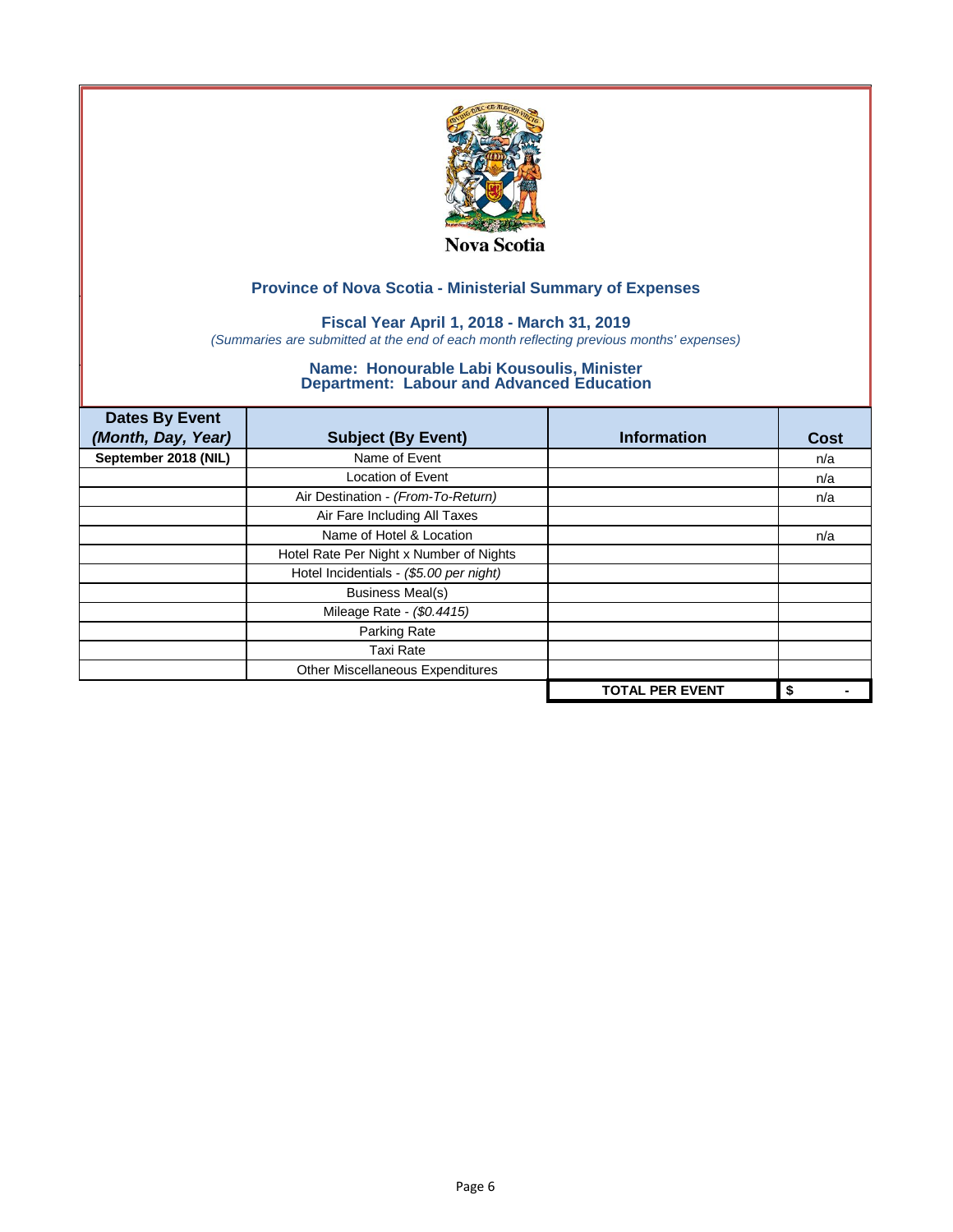

## **Fiscal Year April 1, 2018 - March 31, 2019**

*(Summaries are submitted at the end of each month reflecting previous months' expenses)*

| <b>Dates By Event</b><br>(Month, Day, Year) | <b>Subject (By Event)</b>               | <b>Information</b>     | <b>Cost</b> |
|---------------------------------------------|-----------------------------------------|------------------------|-------------|
| October 2018 (NIL)                          | Name of Event                           |                        | n/a         |
|                                             | Location of Event                       |                        | n/a         |
|                                             | Air Destination - (From-To-Return)      |                        | n/a         |
|                                             | Air Fare Including All Taxes            |                        |             |
|                                             | Name of Hotel & Location                |                        | n/a         |
|                                             | Hotel Rate Per Night x Number of Nights |                        |             |
|                                             | Hotel Incidentials - (\$5.00 per night) |                        |             |
|                                             | <b>Business Meal(s)</b>                 |                        |             |
|                                             | Mileage Rate - (\$0.4415)               |                        |             |
|                                             | Parking Rate                            |                        |             |
|                                             | <b>Taxi Rate</b>                        |                        |             |
|                                             | Other Miscellaneous Expenditures        |                        |             |
|                                             |                                         | <b>TOTAL PER EVENT</b> | \$          |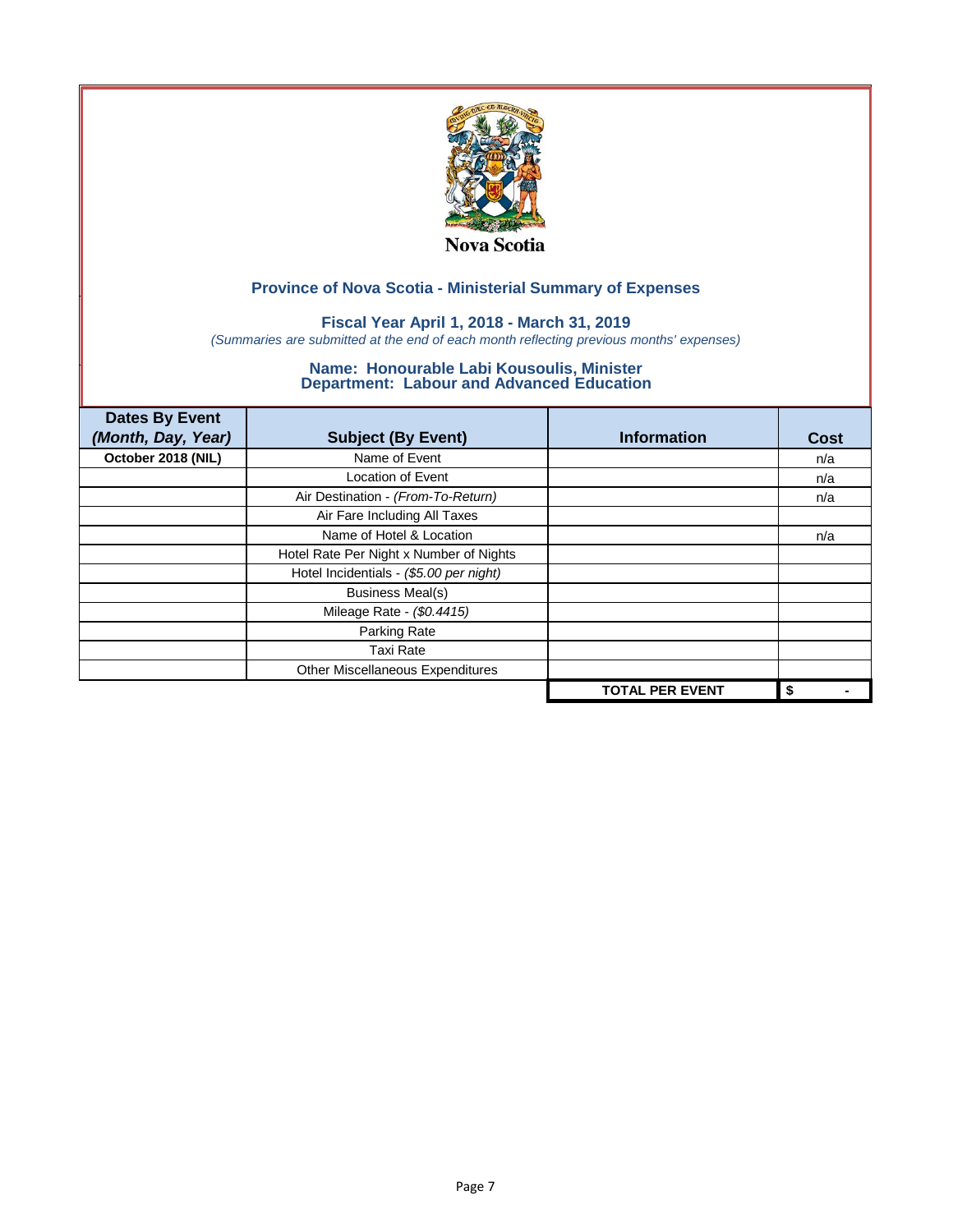

## **Fiscal Year April 1, 2018 - March 31, 2019**

*(Summaries are submitted at the end of each month reflecting previous months' expenses)*

| <b>Dates By Event</b><br>(Month, Day, Year) | <b>Subject (By Event)</b>               | <b>Information</b>     | <b>Cost</b> |
|---------------------------------------------|-----------------------------------------|------------------------|-------------|
| November 2018 (NIL)                         | Name of Event                           |                        | n/a         |
|                                             | <b>Location of Event</b>                |                        | n/a         |
|                                             | Air Destination - (From-To-Return)      |                        | n/a         |
|                                             | Air Fare Including All Taxes            |                        |             |
|                                             | Name of Hotel & Location                |                        | n/a         |
|                                             | Hotel Rate Per Night x Number of Nights |                        |             |
|                                             | Hotel Incidentials - (\$5.00 per night) |                        |             |
|                                             | <b>Business Meal(s)</b>                 |                        |             |
|                                             | Mileage Rate - (\$0.4415)               |                        |             |
|                                             | Parking Rate                            |                        |             |
|                                             | <b>Taxi Rate</b>                        |                        |             |
|                                             | Other Miscellaneous Expenditures        |                        |             |
|                                             |                                         | <b>TOTAL PER EVENT</b> | \$          |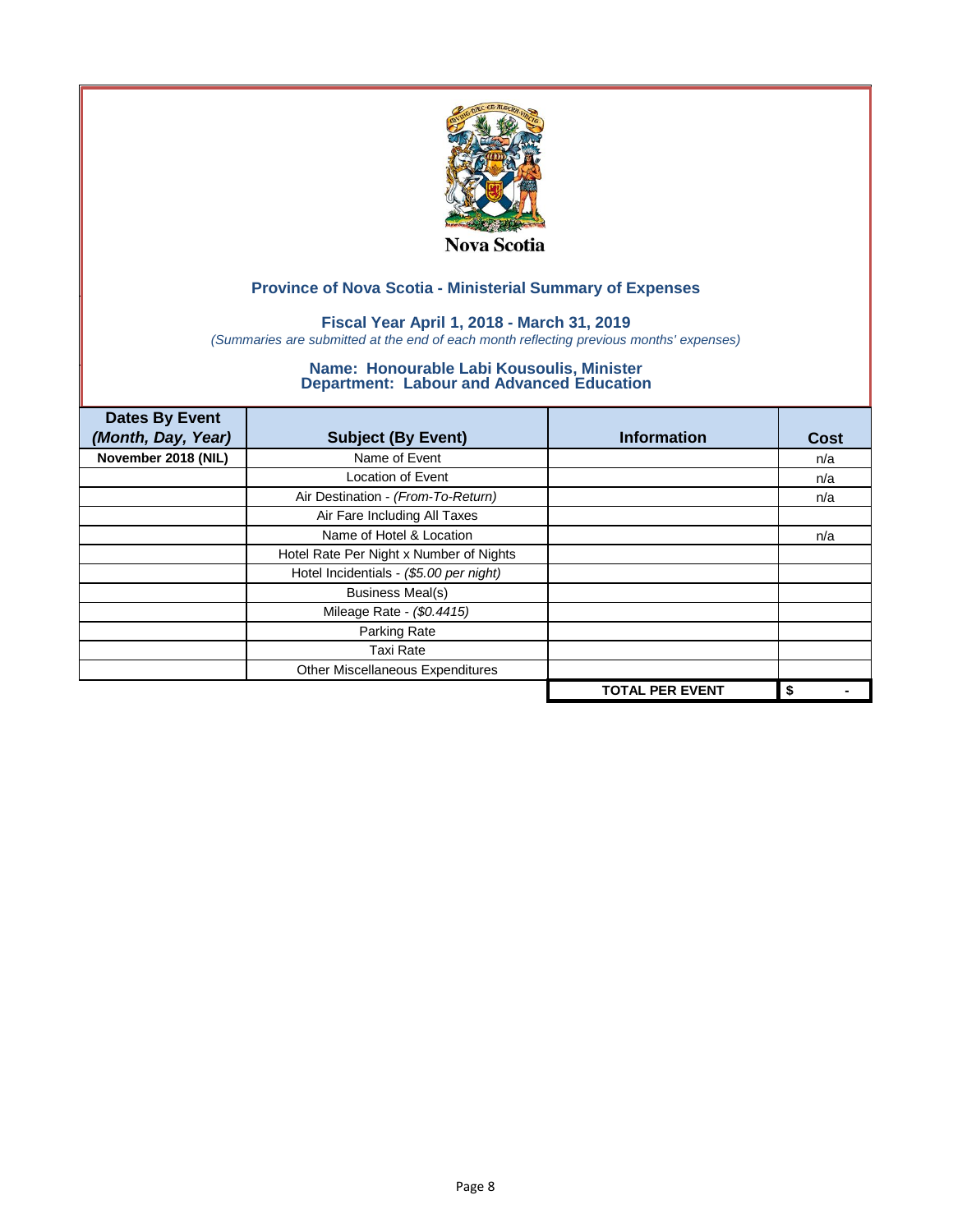

## **Fiscal Year April 1, 2018 - March 31, 2019**

*(Summaries are submitted at the end of each month reflecting previous months' expenses)*

| <b>Dates By Event</b><br>(Month, Day, Year) | <b>Subject (By Event)</b>               | <b>Information</b>     | <b>Cost</b> |
|---------------------------------------------|-----------------------------------------|------------------------|-------------|
| December 2018 (NIL)                         | Name of Event                           |                        | n/a         |
|                                             | Location of Event                       |                        | n/a         |
|                                             | Air Destination - (From-To-Return)      |                        | n/a         |
|                                             | Air Fare Including All Taxes            |                        |             |
|                                             | Name of Hotel & Location                |                        | n/a         |
|                                             | Hotel Rate Per Night x Number of Nights |                        |             |
|                                             | Hotel Incidentials - (\$5.00 per night) |                        |             |
|                                             | <b>Business Meal(s)</b>                 |                        |             |
|                                             | Mileage Rate - (\$0.4415)               |                        |             |
|                                             | Parking Rate                            |                        |             |
|                                             | <b>Taxi Rate</b>                        |                        |             |
|                                             | Other Miscellaneous Expenditures        |                        |             |
|                                             |                                         | <b>TOTAL PER EVENT</b> | \$          |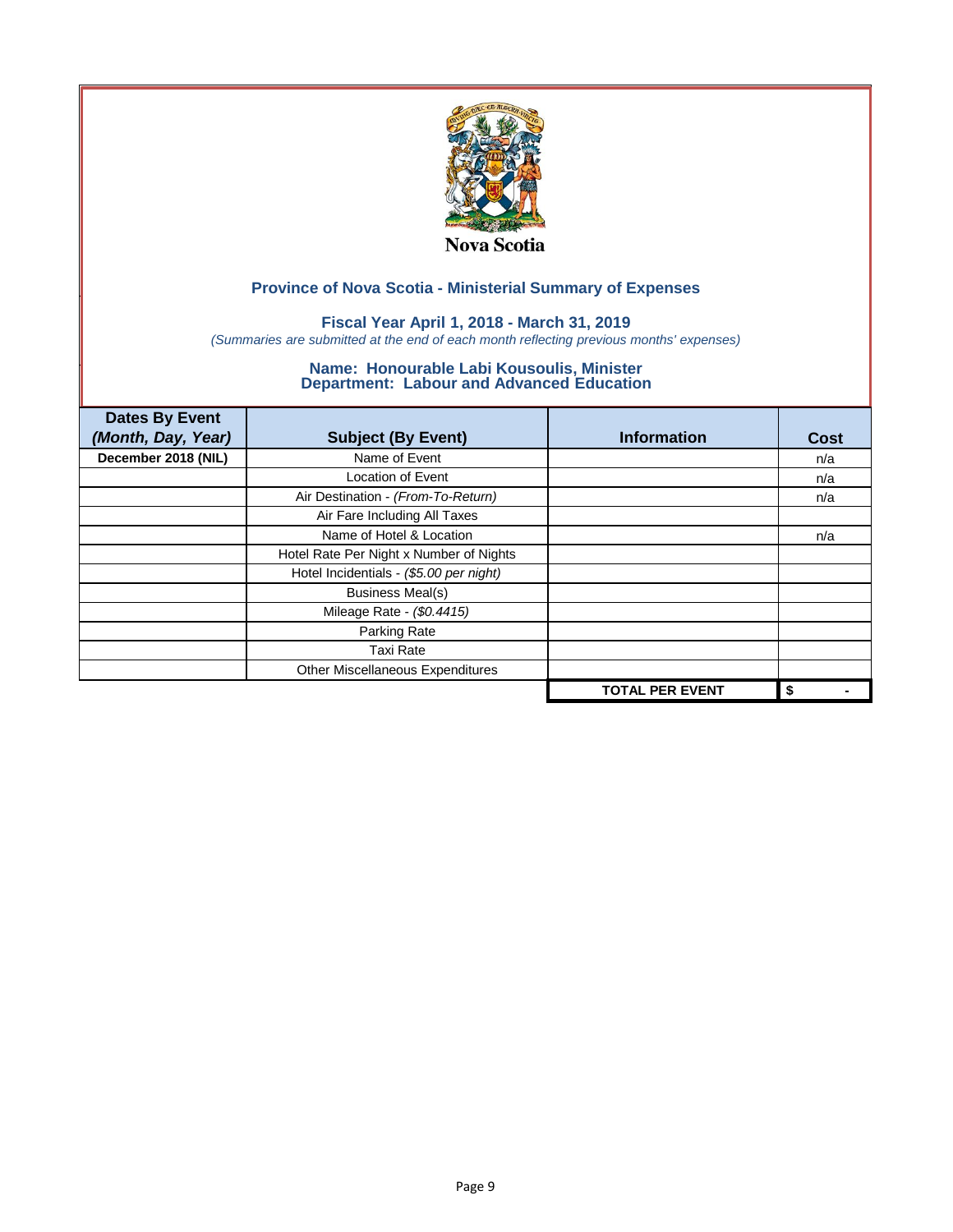

## **Fiscal Year April 1, 2018 - March 31, 2019**

*(Summaries are submitted at the end of each month reflecting previous months' expenses)*

| <b>Dates By Event</b> |                                         |                        |             |
|-----------------------|-----------------------------------------|------------------------|-------------|
| (Month, Day, Year)    | <b>Subject (By Event)</b>               | <b>Information</b>     | <b>Cost</b> |
| January 2019 (NIL)    | Name of Event                           |                        | n/a         |
|                       | <b>Location of Event</b>                |                        | n/a         |
|                       | Air Destination - (From-To-Return)      |                        | n/a         |
|                       | Air Fare Including All Taxes            |                        |             |
|                       | Name of Hotel & Location                |                        | n/a         |
|                       | Hotel Rate Per Night x Number of Nights |                        |             |
|                       | Hotel Incidentials - (\$5.00 per night) |                        |             |
|                       | <b>Business Meal(s)</b>                 |                        |             |
|                       | Mileage Rate - (\$0.4415)               |                        |             |
|                       | Parking Rate                            |                        |             |
|                       | <b>Taxi Rate</b>                        |                        |             |
|                       | Other Miscellaneous Expenditures        |                        |             |
|                       |                                         | <b>TOTAL PER EVENT</b> | \$          |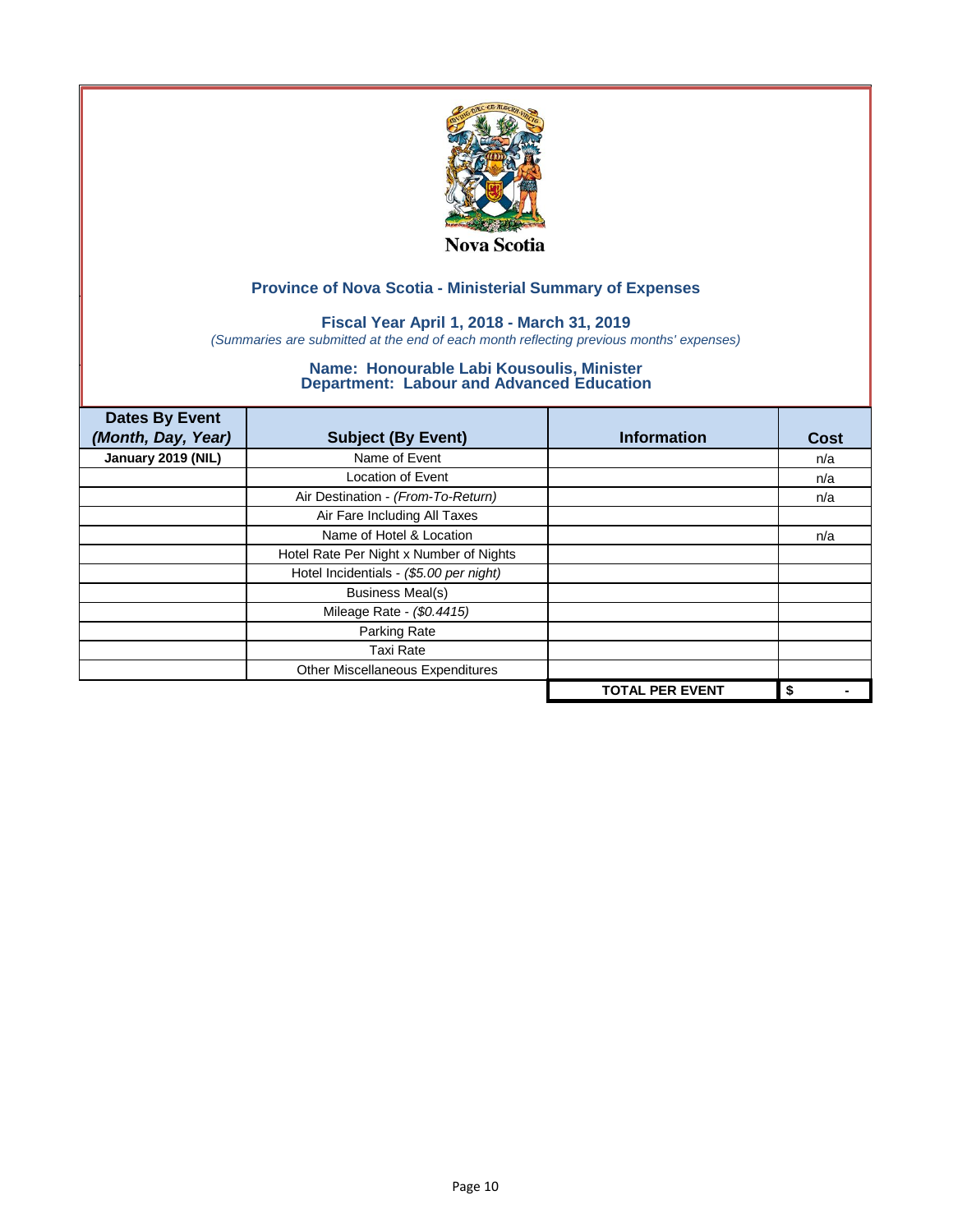

### **Fiscal Year April 1, 2018 - March 31, 2019**

*(Summaries are submitted at the end of each month reflecting previous months' expenses)*

| <b>Dates By Event</b>    |                                         |                              |    |             |
|--------------------------|-----------------------------------------|------------------------------|----|-------------|
| (Month, Day, Year)       | <b>Subject (By Event)</b>               | <b>Information</b>           |    | <b>Cost</b> |
| February 4-5, 2019       | Name of Event                           | Innovacorp Panel Discussion  |    | n/a         |
|                          | <b>Location of Event</b>                | Wentworth                    |    | n/a         |
| <b>February 26, 2019</b> | Name of Event                           | Agriculture Labour Symposium |    | n/a         |
|                          | <b>Location of Event</b>                | Truro                        |    | n/a         |
|                          | Air Destination - (From-To-Return)      |                              |    | n/a         |
|                          | Air Fare Including All Taxes            |                              |    |             |
|                          | Name of Hotel & Location                |                              |    | n/a         |
|                          | Hotel Rate Per Night x Number of Nights |                              |    |             |
|                          | Hotel Incidentials - (\$5.00 per night) |                              |    |             |
|                          | <b>Business Meal(s)</b>                 |                              |    |             |
|                          | Mileage Rate - (\$0.4415)               | 469 kms                      | \$ | 207.06      |
|                          | Parking Rate                            | Parking in Truro             | \$ | 8.00        |
|                          | Taxi Rate                               |                              |    |             |
|                          | Other Miscellaneous Expenditures        |                              |    |             |
|                          |                                         | <b>TOTAL PER EVENT</b>       | S  | 215.06      |